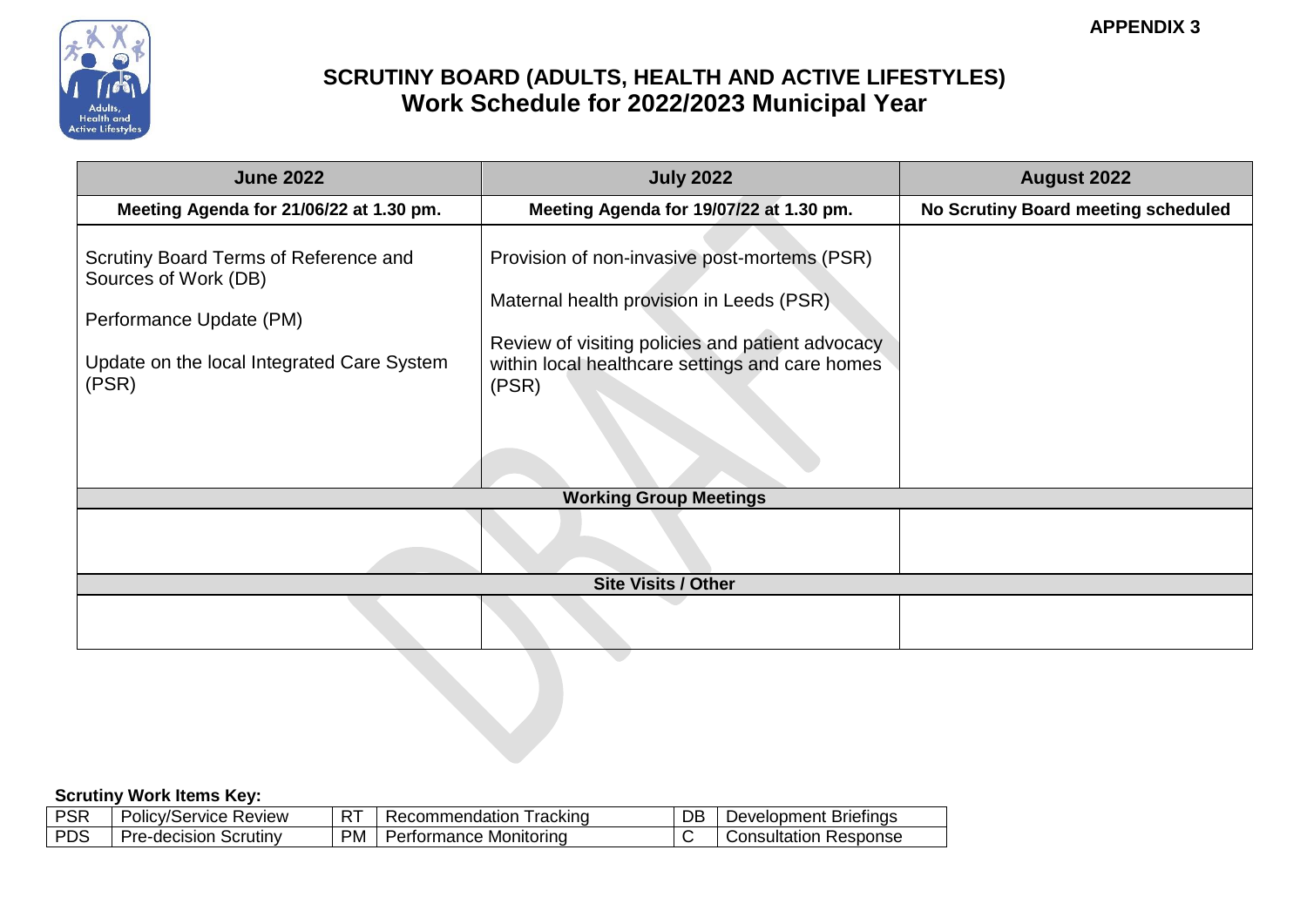

 $\mathcal{L}$ 

| <b>September 2022</b>                                                                                                                             | October 2022                                                                                                                | November 2022                                            |
|---------------------------------------------------------------------------------------------------------------------------------------------------|-----------------------------------------------------------------------------------------------------------------------------|----------------------------------------------------------|
| Meeting Agenda for 20/09/22 at 1.30 pm.                                                                                                           | Meeting Agenda for 18/10/22 at 1.30 pm.                                                                                     | Meeting Agenda for 22/11/22 at 1.30 pm.                  |
| Arrangements surrounding the<br>implementation of Liberty Protection<br>Safeguards (PDS)<br>Access to local NHS dental services -<br>update (PSR) | Draft system strategy for Leeds Stroke Services<br>(PDS)<br>Community neurological rehabilitation service -<br>update (PSR) | Leeds Safeguarding Adults Board<br>Progress Report (PSR) |
|                                                                                                                                                   | <b>Working Group Meetings</b>                                                                                               |                                                          |
|                                                                                                                                                   |                                                                                                                             |                                                          |
|                                                                                                                                                   | <b>Site Visits / Other</b>                                                                                                  |                                                          |
|                                                                                                                                                   |                                                                                                                             |                                                          |

| non<br>חס  | $\sim$<br>Policy <sub>/</sub><br>.Ser<br><b>rvice</b> | $-$<br>Review<br>$\sim$ | racking<br>ommendation.     | DB | <b>Briefings</b><br>Development : |
|------------|-------------------------------------------------------|-------------------------|-----------------------------|----|-----------------------------------|
| <b>DDC</b> | Scrutiny<br>l Jr.<br>.-decision<br>- 11               | <b>PM</b>               | Monitorina<br>ormance<br>eı |    | Response<br><i>J</i> onsultatior  |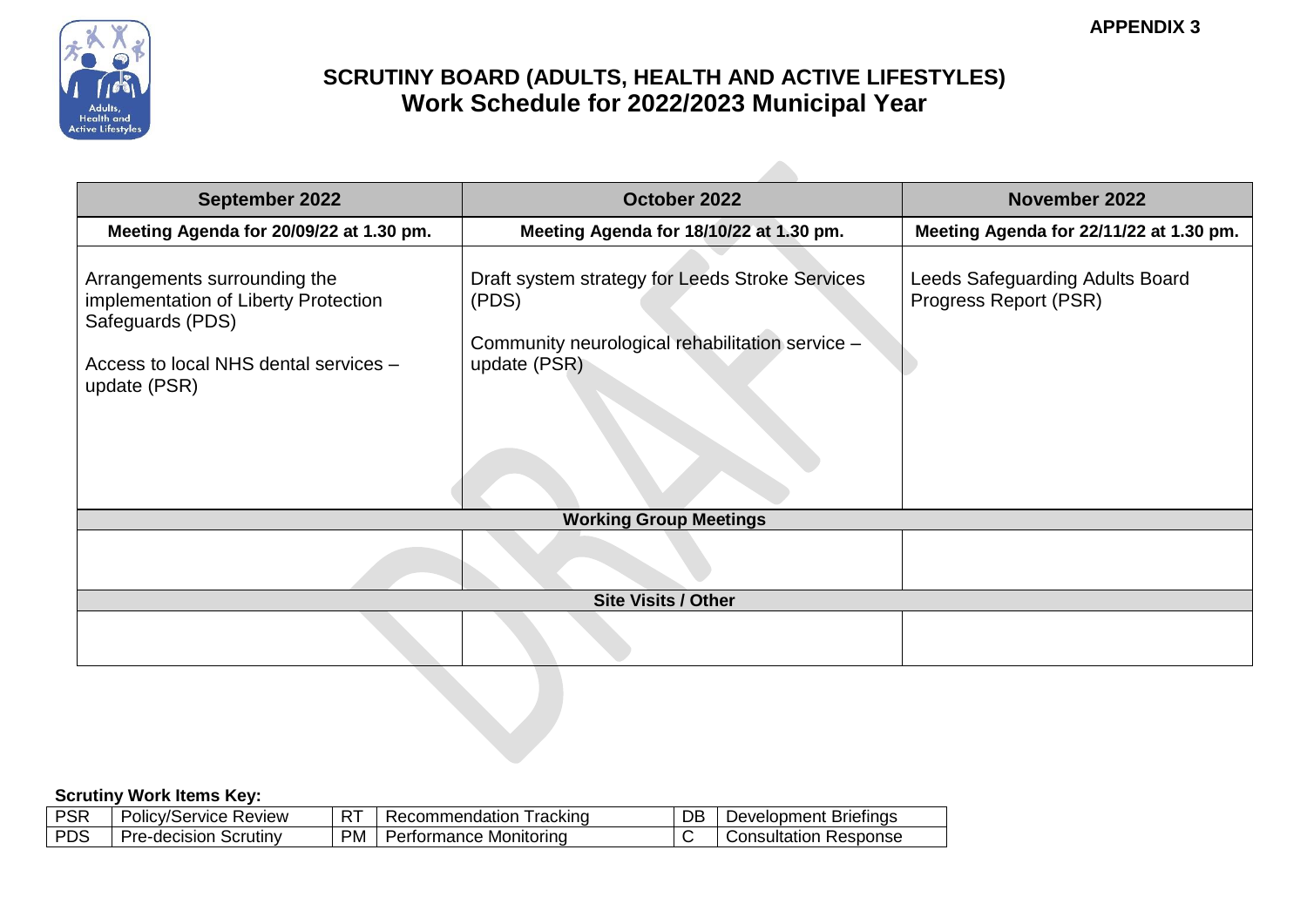

| December 2022                       | <b>January 2023</b>                                                 | February 2023                                       |
|-------------------------------------|---------------------------------------------------------------------|-----------------------------------------------------|
| No Scrutiny Board meeting scheduled | Meeting Agenda for 17/01/023 at 1.30 pm.                            | Meeting Agenda for 21/02/23 at 1.30 pm.             |
|                                     | Performance report (PM)<br><b>Financial Health Monitoring (PSR)</b> | Update on the local Integrated Care<br>System (PSR) |
|                                     | 2023/24 Initial Budget Proposals (PDS)                              |                                                     |
|                                     | Best City Ambition - Update (PDS)                                   |                                                     |
|                                     |                                                                     |                                                     |
|                                     | <b>Working Group Meetings</b>                                       |                                                     |
|                                     |                                                                     |                                                     |
|                                     | <b>Site Visits / Other</b>                                          |                                                     |
|                                     |                                                                     |                                                     |

| non<br>חס׳ | $\overline{\phantom{a}}$<br>Review<br>olicv/Service- | $- -$ | racking<br>nendation<br>e<br>.omr | DB | Briefings<br>nent<br>Jevelopr |
|------------|------------------------------------------------------|-------|-----------------------------------|----|-------------------------------|
| <b>PDS</b> | Scrutinv<br>متزا<br>`-decision<br>.                  | PM    | . Monitorina<br>ormance           |    | Response<br>⊜onsultation      |